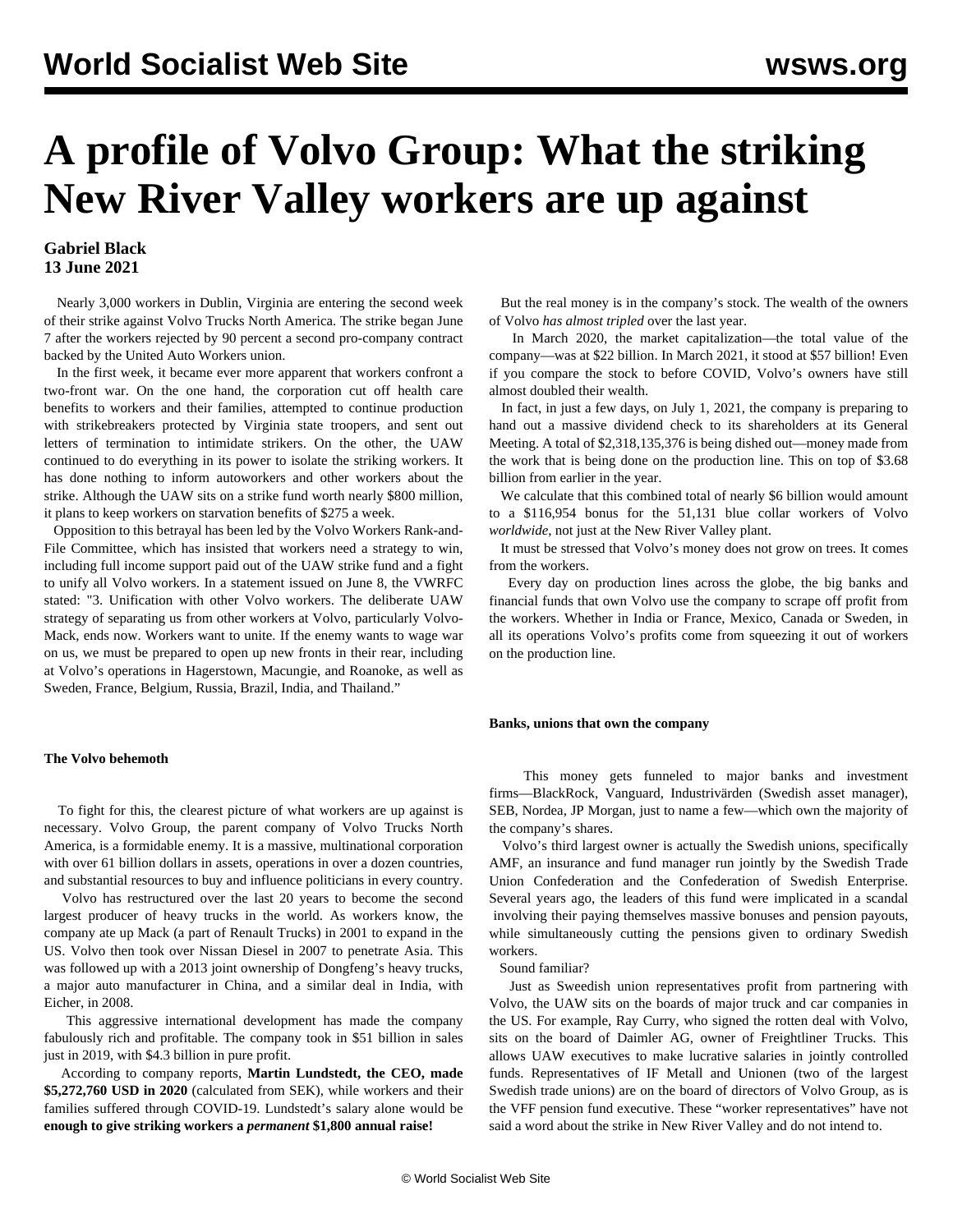## **Buying politicians**

 Wherever it has its operations, Volvo exercises powerful influence over prime ministers, presidents, governors. On June 10, CEO Martin Lundstedt was made a Knight of the Legion of Honor at the residence of the French ambassador to Sweden "for his commitment to the industry in France." During the EU summit four years ago, held in Gothenburg, Sweden, Lundstedt hosted French Prime Minister Emmanuel Macron, known as the "President of the Rich" in France, and Sweden's prime minister at Volvo Group's headquarters.

 In the United States, Volvo and its affiliates spent \$750,000 in 2020 to lobby politicians and another \$131,646 on campaign contributions in Virginia, Oregon, North Carolina and other states. Republicans like US Senator Shelley Moore Capito from West Virginia received 51.15 percent of the donations and Democrats like Senator Mark Warner in Virginia received 48.85 percent. This has resulted in huge tax cuts and other incentives for its operations at New River Valley, Hagerstown (Maryland) and elsewhere.

 The company has very close ties to Virginia's Democratic governor, Ralph Northam. Last April, Northam appointed Franky Marchand, the vice president and general manager at Volvo Trucks' Dublin plant, to join his COVID-19 Business Task Force. The purpose of the task force was to advise the governor on how to ease restrictions on businesses as the deadly pandemic was spreading across workplaces and wildcat strikes by autoworkers in Michigan, Ohio and other states, in defiance of the UAW, forced the shutdown of auto, truck and other manufacturing facilities.

 Per-student spending in Virginia is down eight percent since 2008 and Northam's budget-cutting has repeatedly provoked strikes and protests over the last several years at the state capitol in Richmond by educators, whose salaries are far below the national average. That did not stop the governor from handing the company \$16.5 million in grants, along with other incentives from the Virginia Enterprise Zone Program, when Volvo announced the expansion of the New River Valley plant in 2019. At the time, the governor gushed about Volvo being the "bedrock of this community" that has "fueled the regional economy."

 Northam is now protecting Volvo's interests by deploying Virginia state troopers, at taxpayers' expense, to escort scabs through the Volvo workers' picket lines.

#### **Worker allies**

 Volvo and its international competitors like Daimler have long used the globalization of production to pit workers around the world against each other in a race to the bottom. The UAW and other unions, which are based on a hopelessly out-of-date nationalist perspective, are incapable of responding to globalization in any progressive fashion, and instead have sought to join the corporations' efforts to divide and weaken the working class.

 But the global integration of production has created unprecedented conditions for waging a global struggle to defend the jobs, living standards and working conditions of all workers, no matter what country they are from.

As the *World Socialist Web Site* stated:

 The Volvo workers in Dublin, Virginia, are well aware of the fact that the corporation, headquartered in Gothenburg, Sweden, employs almost 100,000 workers in production facilities located in 18 different countries, spanning every continent. Many of these facilities are interdependent, requiring a flow of products from one plant to another. Contrary to the claims of the bureaucracy that resistance to the corporations is hopeless, the workers realize that their potential power, if organized and deployed globally, is immense.

 If New River Valley workers want to fight this massive machine, they cannot do it alone. The advantage of fighting against a multinational corporation is that there are many other workers who are doing the same job, under similar conditions, in other parts of the globe.

 Here is a list of the major centers of Volvo Group's major operations around the world. Workers cannot fight in isolation. The company runs a global operation; workers must give them a global strike.

 In addition to reaching out to their coworkers in Pennsylvania, Maryland and other states, workers should establish lines of communication with their brothers and sisters in Europe, where tens of thousands of workers are on the production line every day. Likewise in India, a vital artery for the Asian market. Right now, most of these workers in other countries do not know about your strike—the company, the UAW, and the unions in other countries are quiet as they can be. Tell your coworkers what you are doing and find allies in the process.

 The rank-and-file committee is independent of the pro-corporate UAW, so that workers can organize their own struggle.

North America (all centers)

 • Lehigh Valley Mack Trucks, Macungie, Pennsylvania: 2,100 employees

- Hagerstown, Maryland: 1,700 employees
- Middletown Remanufacturing Center, Pennsylvania

 • Volvo Construction Equipment in Shippensburg, Pennsylvania: 800 employees

 • Nova Bus employees (1,500 workers): Plattsburgh, NY; Saint-Eustache, Quebec; Saint-Francois-du-Lac, Quebec

- Volvo Group Mexico, Mexico City: 1,300 employees
- Volvo Penta, Lexington, Tennessee: 130 employees
- Volvo Distribution Center, Byhalia, Mississippi: 500 employees Europe (major centers)
- Tuve plant, Gothenburg, Sweden: 1900 employees
- Blainville plant, Lyon, France: 1,900 employees
- Skövde, Sweden: 3,000 employees
- Umeå, Sweden: 1,600 employees
- Ghent, Netherlands: 2,300 employees
- Kaluga, Moscow, Russia: 700 employees
- Renault Trucks, Bourg-en-Bresse, France: 1,350 employees
- Vénissieux Engine Plant, France: 700 employees Asia (major centers)

 (Volvo has 12,000 employees in India across all its companies. Three main factories located near each other in Bangalore employ 3,500 factory workers.)

- Hoskote Trucks assembly, Bangalore, India
- Peenya Construction Equipment, Bangalore, India
- Pithampur Commercial Vehicles, Bangalore, India
- Brisbane, Australia: 600 employees
- South America (major centers)
- Curitiba, PR, Brazil: 3,700 employees
- Africa (all centers)
- Truck assembly, Durban, South Africa: 170 employees